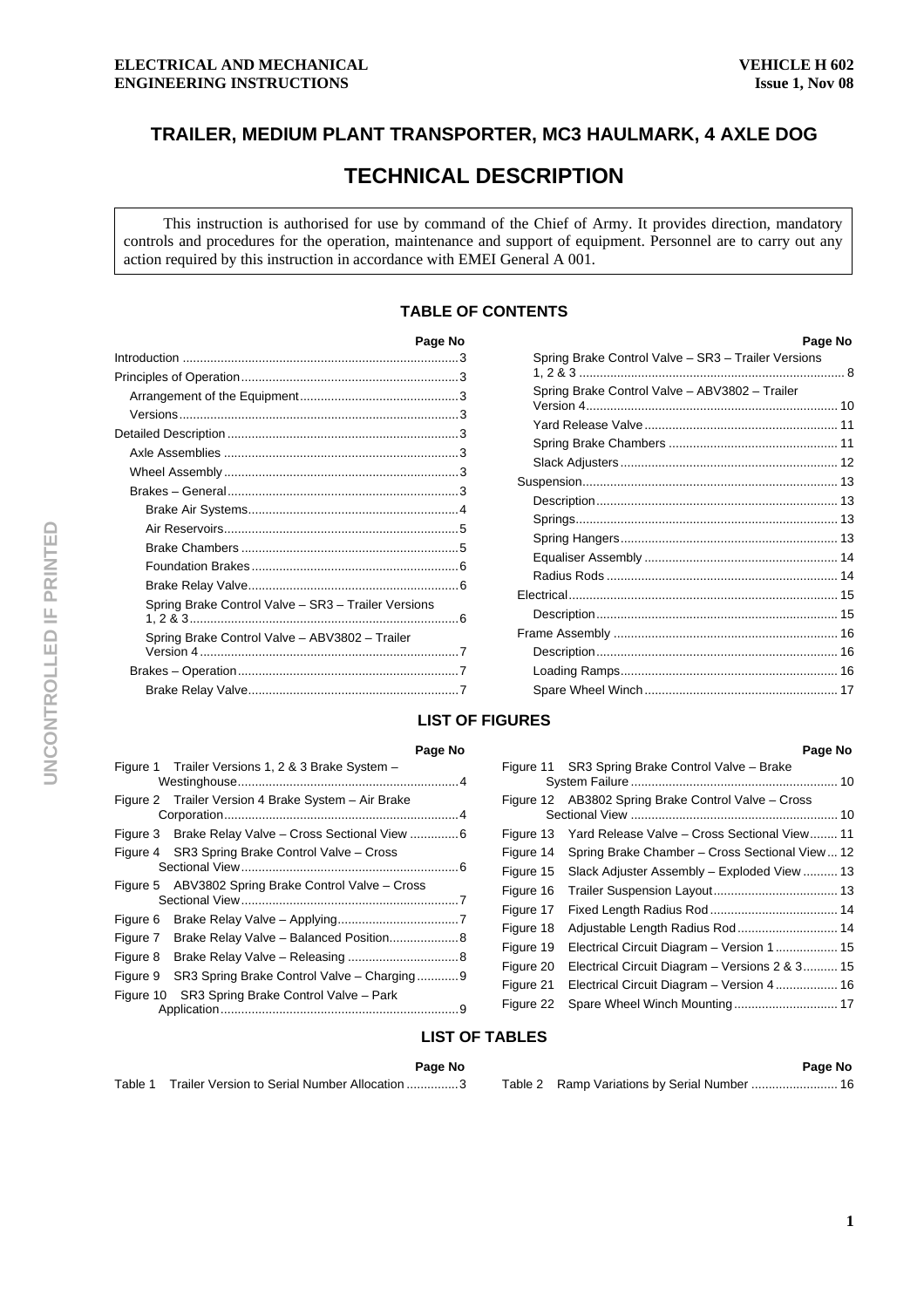# **Blank Page**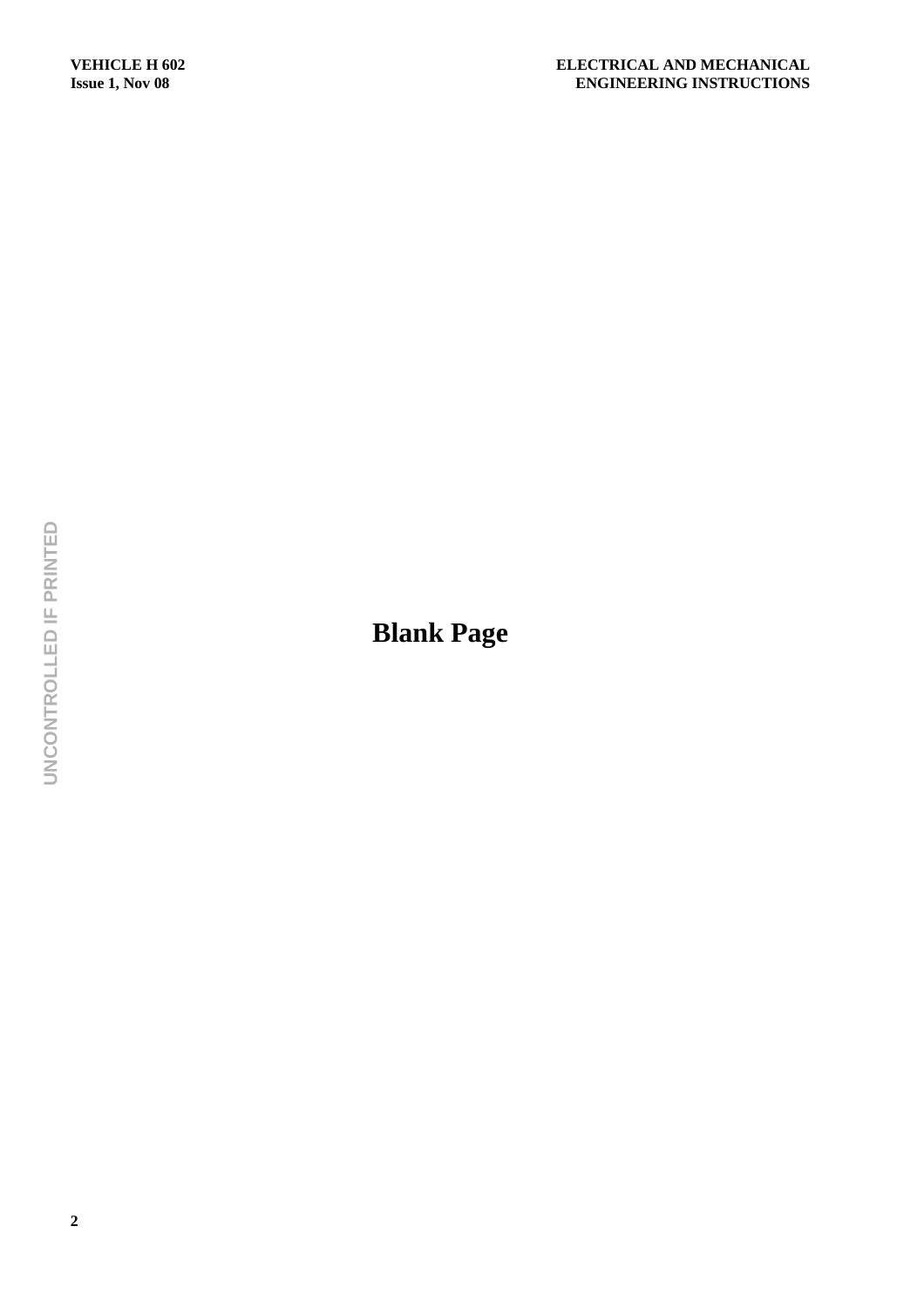#### **INTRODUCTION**

**1.** This EMEI describes the technical system and details of the Trailer, Medium Plant Transporter, MC3 Haulmark, 4 Axle Dog.

#### **PRINCIPLES OF OPERATION**

**2.** The Trailer, Medium Plant Transporter, MC3 Haulmark, 4 Axle Dog is a Haulmark four axle trailer designed to transport the Tractor, Medium, Full Tracked, Size 6, International TD 15C. In a secondary role, it is suitable for transporting other engineering equipment, wheeled vehicles, light armoured vehicles and ISO containers.

**3.** The trailer is designed to be towed by the Truck, Dump, 8 Tonne, MC3, Mack. The rated payload for the trailer is 20 000 kg, with a gross trailer mass of 28 100 kg.

#### **ARRANGEMENT OF THE EQUIPMENT**

**4.** The trailer has a prefabricated steel frame fitted with air brakes and leaf spring suspension. The frame is fitted with timber decking and incorporates twist-locks and tie-down points for securing loads. The trailer has an integrated dolly converter.

# **VERSIONS**

**5.** This EMEI covers four versions of the Trailer. Reference in the EMEI to Versions 1 to 4 relates to the serial numbers appointed to the trailers.

**6.** Table 1 lists the serial numbers allocated to each version:

**Table 1 Trailer Version to Serial Number Allocation** 

| Ser | <b>Version</b> | <b>Serial Number</b> |
|-----|----------------|----------------------|
|     |                | 9072 to 9099         |
| 2   | 2              | 10847 to 10874       |
| 3   | з              | 11851 to 11865       |
|     |                | 12351 to 12361       |

# **DETAILED DESCRIPTION**

#### **AXLE ASSEMBLIES**

**7.** The axles fitted to this trailer are a single, tubular beam-type axle, manufactured by Dana Spicer. They are fitted with 16.5 inch x 7 inch internal expanding shoe-type brakes, acting on 20 inch wheel hubs, which are in turn carried by grease lubricated, tapered roller bearings.

# **WHEEL ASSEMBLY**

**8.** The wheels fitted to this trailer are an 8.25 x 22.5, single piece, pressed steel, tubeless type. For the current authorised tyres see EMEI Vehicle A 291-5 – Tyres and Tubes – Australian Defence Force B Vehicle Tyre Guide.

# **BRAKES – GENERAL**

**9.** There are two brake air systems available on the four versions of the trailer. Versions 1, 2 and 3 are fitted with an air actuating system of a Westinghouse design, whilst Version 4 is fitted with an Air Brake Corporation design. The two braking systems are virtually identical, but with minor changes to the layout and the spring brake control valve. The information provided on the braking system covers both systems, with the minor differences being highlighted where appropriate.

**10.** Versions 1, 2 & 3 of the trailer are fitted with a Westinghouse design kit 900133 (Figure 1).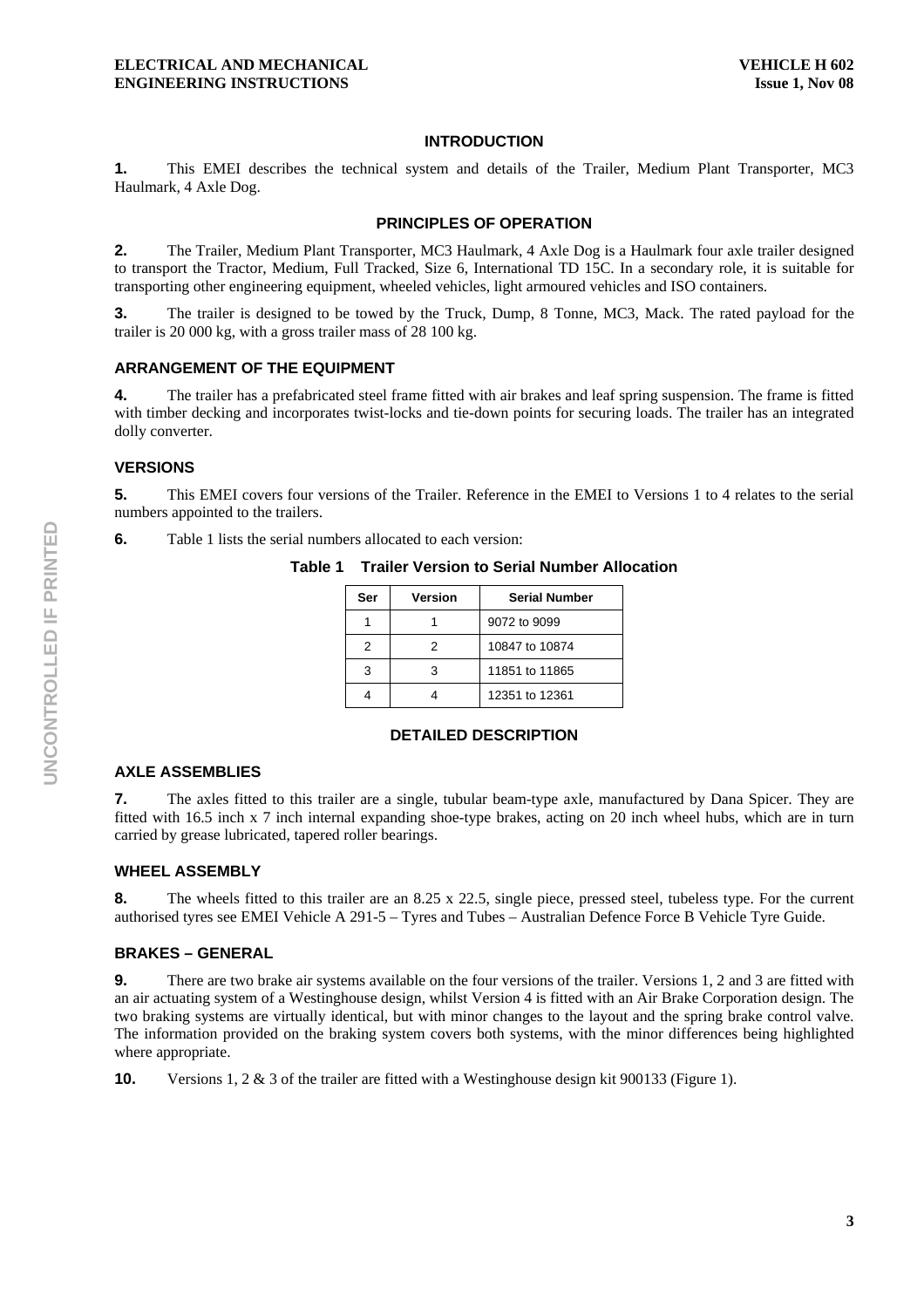

**Figure 1 Trailer Versions 1, 2 & 3 Brake System – Westinghouse** 

**11.** Version 4 of the trailer is fitted with an Air Brake Corporation design kit ABK3854-H2 (Figure 2).



**Figure 2 Trailer Version 4 Brake System – Air Brake Corporation** 

# **Brake Air Systems**

**12.** The brake air system is a twin line type designed to comply with ADR 38. The system has spring brake assemblies provided on three axles and power chambers fitted to one of the axles of the dolly converter. The spring brake assemblies consist of a spring brake chamber and a power brake chamber. The power brake chambers are commonly referred to as the service brakes.

**13.** An R-12 service brake relay valve is mounted directly onto each of the air reservoirs of the trailer. These valves function as relay stations to speed up the application and release of the service brakes. The relay valves deliver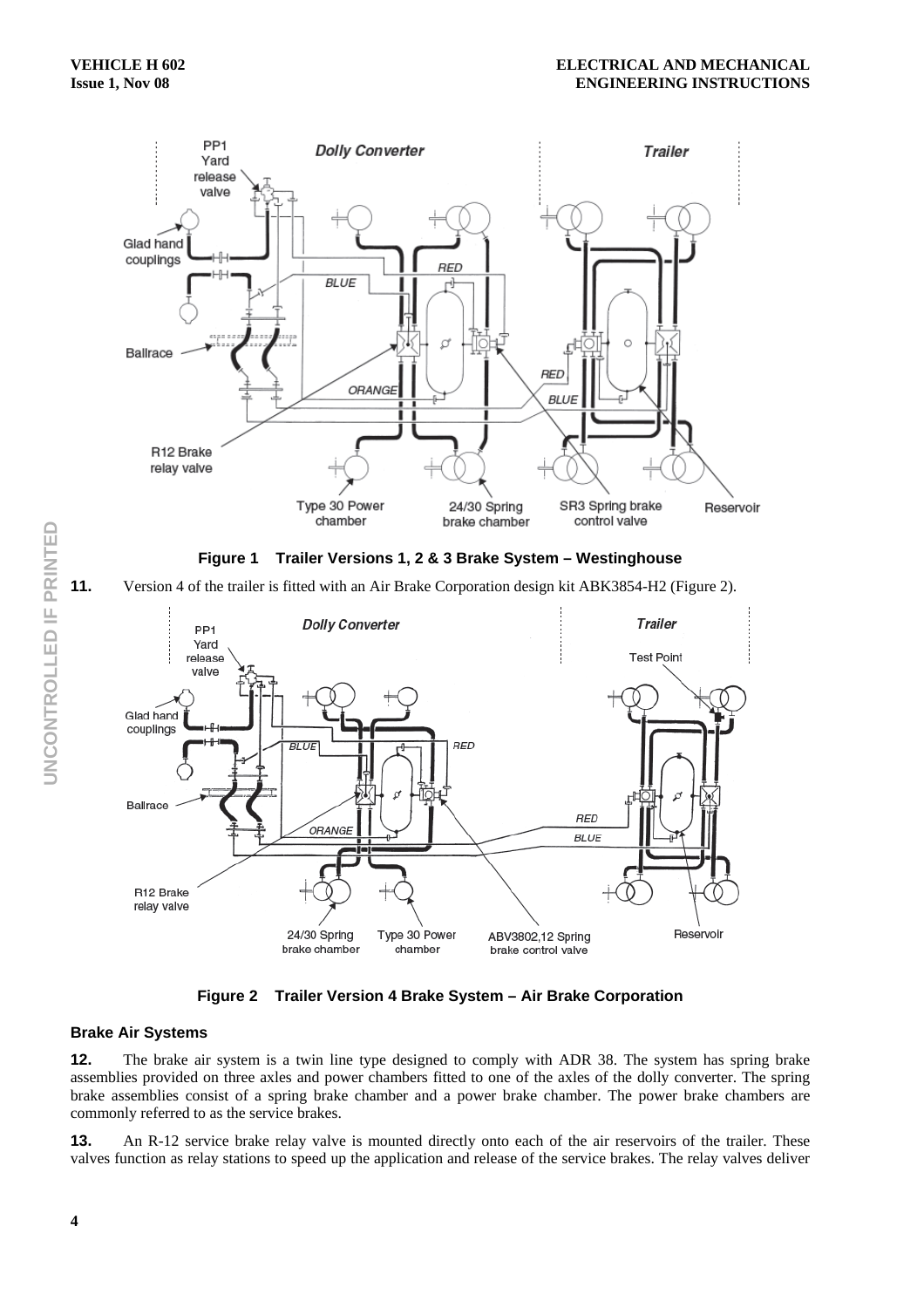#### **ELECTRICAL AND MECHANICAL ENGINEERING INSTRUCTIONS**

air from the reservoirs to, or release air to atmosphere from, the service brake chambers. These actions are carried out in proportion to the air pressure applied at the control port.

**14.** The spring brake chambers are controlled by SR3 or ABV3082 spring brake control valves which are also mounted directly onto the air reservoirs of the trailer. The spring brake control valves control the operation of the spring brakes during parking and emergency conditions.

**15.** During normal operation, the spring brake control valves prevent the passage of compressed air to the spring brakes until the air pressure in the trailer supply line reaches approximately 380 kPa. This ensures that the towing vehicle has the minimum required air pressure before replenishing the trailer reservoirs or releasing the spring brakes. Once this minimum air pressure has been achieved, compressed air is directed to both the trailer air reservoirs and the spring brake chambers concurrently.

**16.** During parking, when the parking control valve is actuated, air pressure is exhausted from the trailer supply line. When this occurs, the spring brake control valve exhausts all air from the spring brake chambers, causing the spring brakes to be applied by the internal spring pressure.

**17.** If air pressure is lost from the air reservoir whilst the spring brakes are released, the spring brake control valve retains a pressure of approximately 354-415 kPa in the supply line and the towing vehicle. This low pressure causes the warning systems to operate in the towing vehicle. The spring brakes remain released, allowing the trailer to be moved to a safe location for parking. Once the air pressure in the supply line has been exhausted by the use of the trailer supply valve or parking control valve, the spring brakes cannot be released until the system fault has been rectified.



#### **The ABV3802 valve on the Version 4 trailer must never be replaced by any other valve, as this voids the ADR compliance of the trailer.**

**18.** The spring brake control valve fitted to the reservoirs on the Version 4 trailer is a redesigned version of the Bendix SR3 valve, specially modified to meet the requirements of ADR 38/02. Whilst it is virtually identical in appearance to the SR3 valve, the ABV3802 valve can be easily distinguished by an ID label around the top cover, and the flat surface of a brass pressure protection valve piston which is visible in the end of the tank mounting nipple.

**19.** The pressure protection valve built into the ABV3802 valve prevents the release of the trailer spring brakes until air reservoir pressure exceeds 450 kPa, ensuring that effective service brake capability is available before the trailer can be moved. Both the SR3 and ABV3082 variants incorporate a check valve, which ensures that once the trailer spring brakes have released, they remain held off in the event of a loss of air pressure from the reservoir(s); thus avoiding sudden unexpected brake applications beyond the driver's control.

**20.** A yard release valve is fitted to the trailer. This valve allows the brakes to be released using air from the trailer reservoir, for ease of movement within a safe area only.

**21.** Glad hand type couplings are provided for easy connection between the trailer and the towing vehicle.

#### **Air Reservoirs**

**22.** The reservoirs provide compressed air for the following purposes:

- **a.** actuation and control air for the brake relay valves,
- **b.** actuating air for the service brakes,
- **c.** actuating air for the yard release facility, and
- **d.** release and control of the spring brakes.

#### **Brake Chambers**

**23.** Spring brake chambers provide service, parking and emergency braking to three axles under the direct control of the brake relay and spring brake control valves. The remaining axle is only fitted with brake power chambers, which are also actuated by the front brake relay valve. Each spring brake chamber has two separate air chambers, each equivalent in size, to provide the required braking functions. A heavy duty spring, fitted into the spring brake chamber, applies the brakes when air pressure is exhausted from the spring brake chamber. The spring brakes may be released mechanically by means of a release bolt, to aid in recovery of the trailer.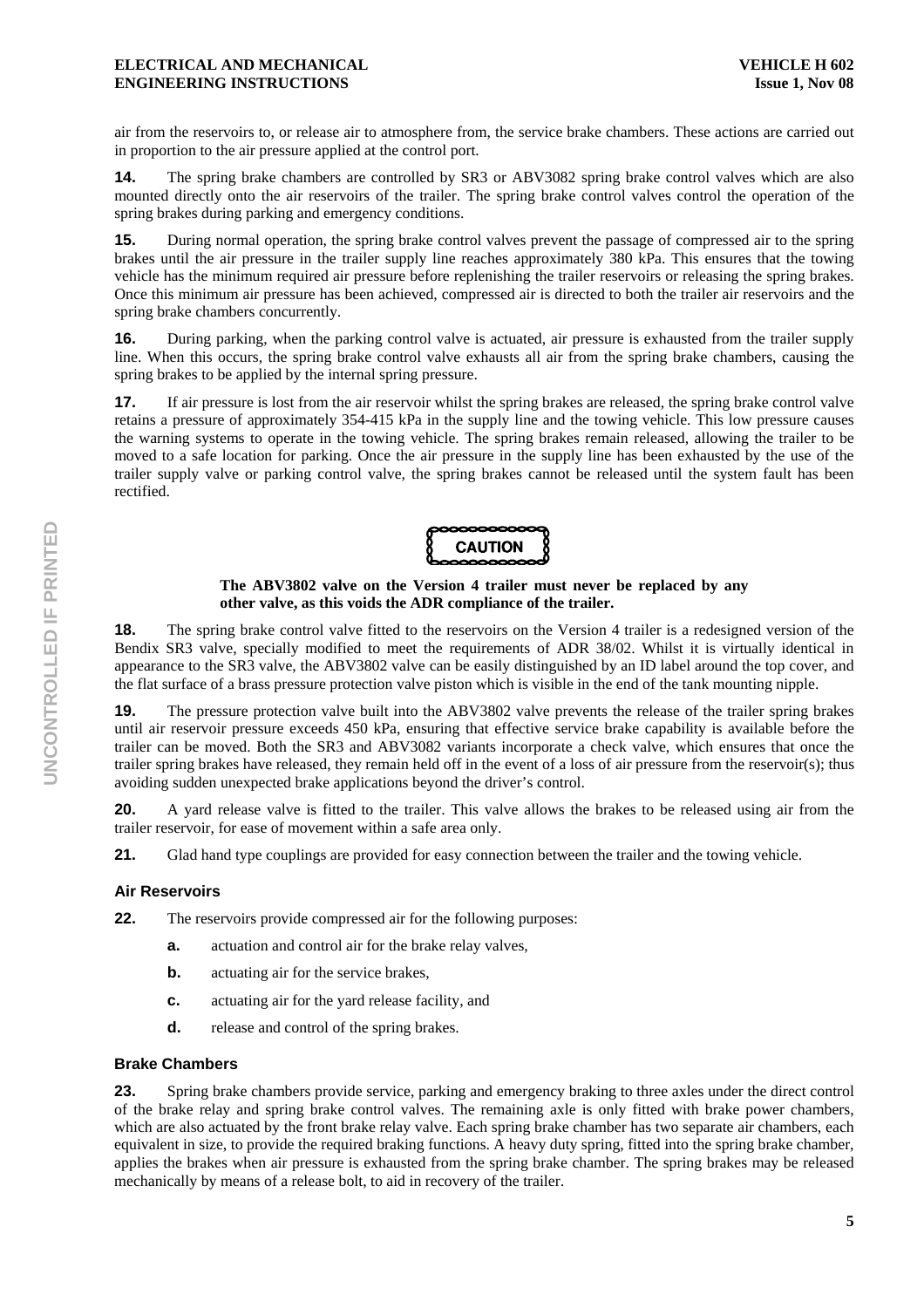#### **Foundation Brakes**

**24.** The foundation brakes are a Dana Spicer 16.5 in diameter, 7 in wide, internal expanding, twin-shoe type. The two brake shoes are each mounted on individual non-adjustable anchor pins, which allow the brake shoes to pivot under the influence of an 'S' cam. The 'S' cam is fitted with an adjustable slack adjuster which has a twofold function.

- **a.** It provides a means of connecting the camshaft to the spring brake chamber pushrod, converting the reciprocating motion of the brake chamber into the required rotary motion of the camshaft.
- **b.** It provides a quick and simple means of brake adjustment, through the use of an internal worm and wheel gear. Adjustment is locked by a spring loaded locking collar.

#### **Brake Relay Valve**

**25.** The brake relay valve is a Bendix model R-12 air-operated, graduating, directional control valve with a high capacity and fast response (Figure 3). The valves are fitted to increase the speed of application and release of the brakes. The valve is mounted directly onto the brake air reservoir where they act as remote controlled brake valves. The valves deliver, or release, air to or from the brake chambers in response to the control air delivered from the towing vehicle's brake control valve.



**Figure 3 Brake Relay Valve – Cross Sectional View** 

# **Spring Brake Control Valve – SR3 – Trailer Versions 1, 2 & 3**

**26.** The spring brake control valve (Figure 4) is fitted into the braking system to control the spring brakes during parking and emergency applications. It automatically applies the spring brakes and prevents trailer air pressure loss in the event of breakaway or supply line failure. The spring brake control valve also prevents the automatic application of the trailer spring brakes after the loss of trailer service reservoir pressure, while allowing failure indication to occur in the towing vehicle.



**Figure 4 SR3 Spring Brake Control Valve – Cross Sectional View**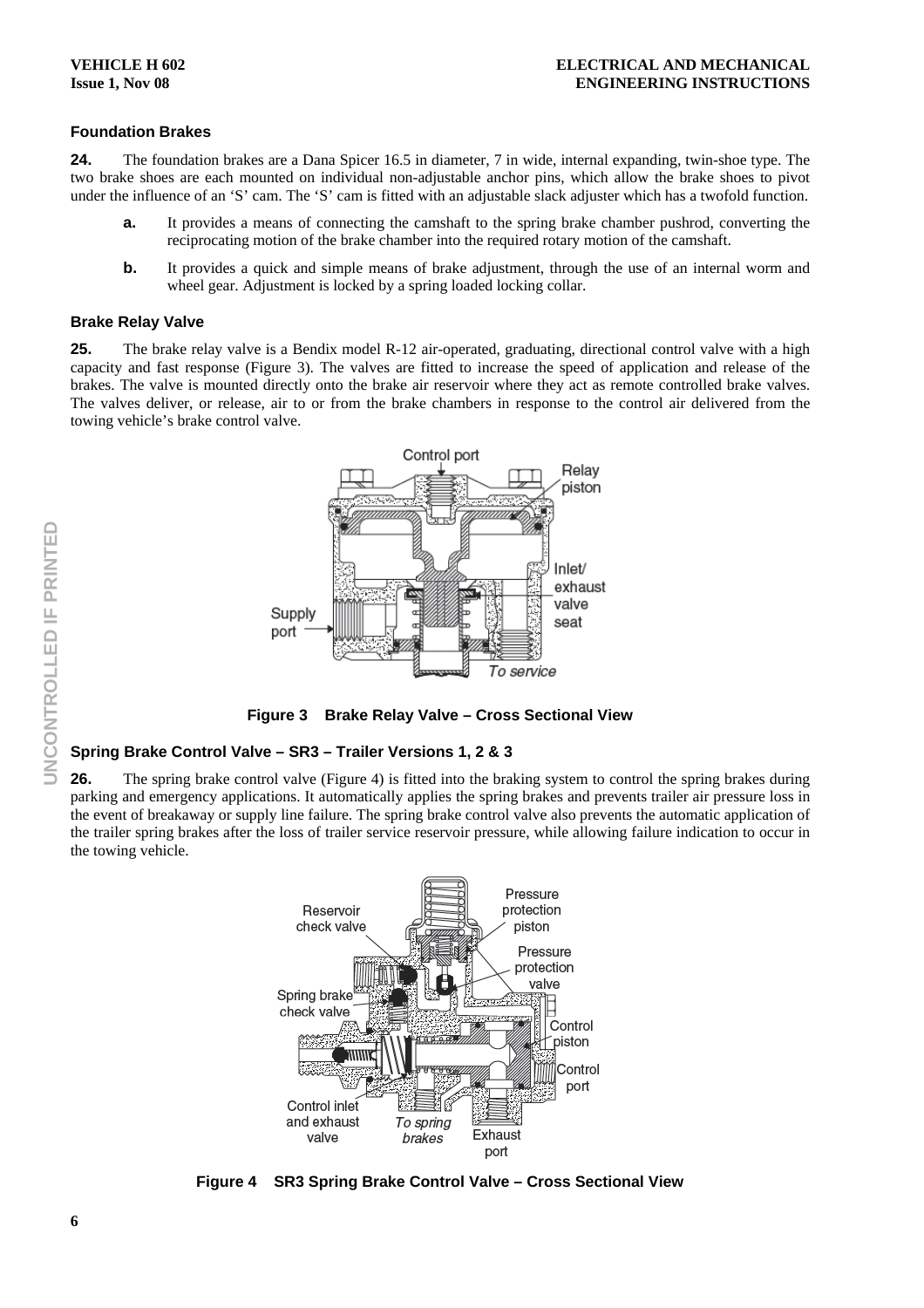#### **Spring Brake Control Valve – ABV3802 – Trailer Version 4**

**27.** The spring brake control valves (Figure 5) fitted to the air reservoirs on the Version 4 trailers are virtually identical to the Bendix SR3, with the exception of an added pressure protection valve. This valve prevents the release of the trailer spring brakes until the air reservoir pressure exceeds 450 kPa; ensuring that effective service brake capability is available before the trailer can be moved.



**Figure 5 ABV3802 Spring Brake Control Valve – Cross Sectional View** 

#### **BRAKES – OPERATION**

#### **Brake Relay Valve**

**28. Applying.** Air pressure delivered to the control port enters the small cavity above the relay piston and moves the piston down. The exhaust seat moves down with the piston and seats on the inner or exhaust portion of the inlet/exhaust valve, sealing off the exhaust passage. At the same time, the outer or inlet portion of the inlet/exhaust valve moves off its seat, permitting supply air to flow from the reservoir, past the open inlet valve and into the service brake chambers (Figure 6).



**Figure 6 Brake Relay Valve – Applying**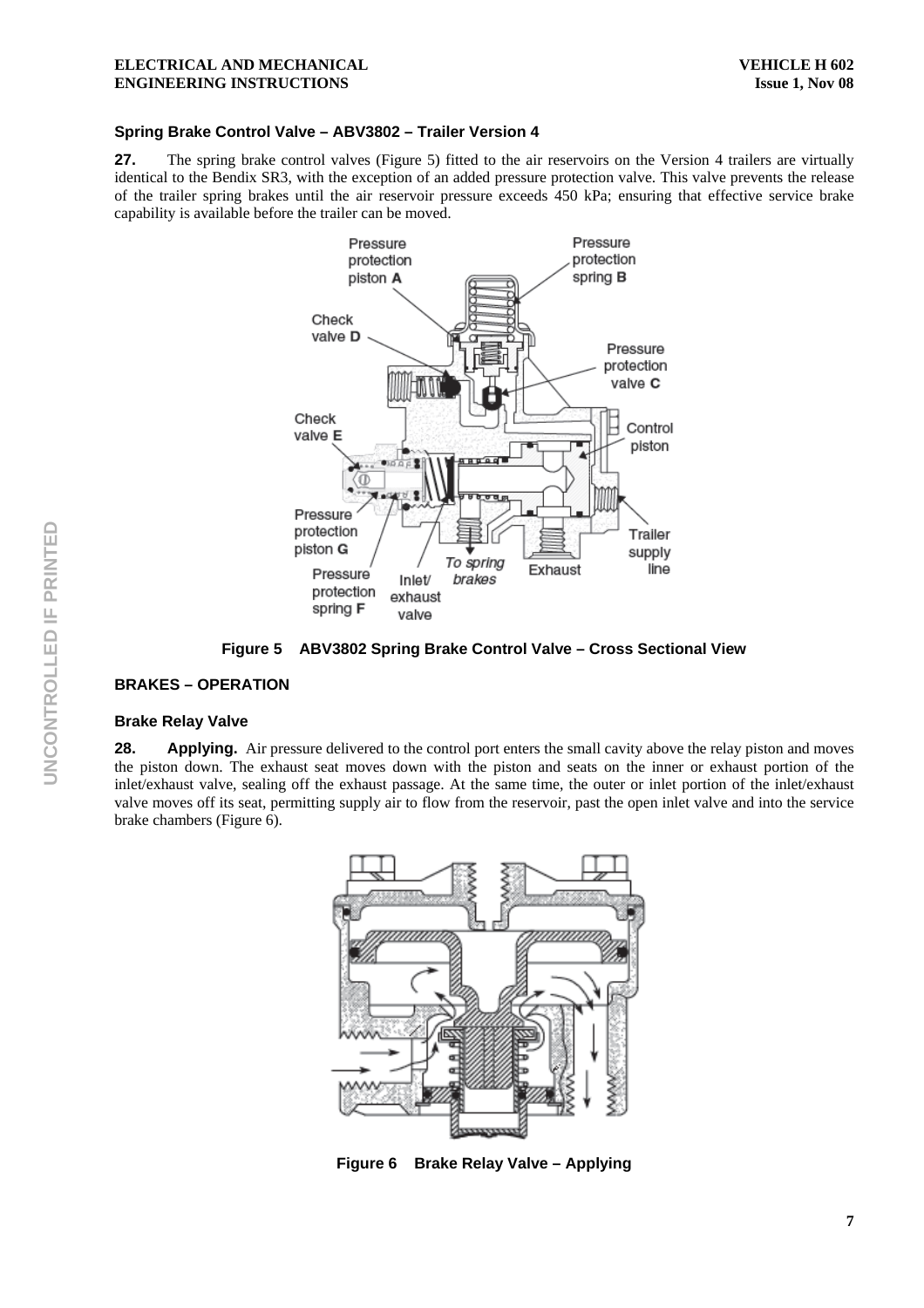#### **VEHICLE H 602 Issue 1, Nov 08**

#### **ELECTRICAL AND MECHANICAL ENGINEERING INSTRUCTIONS**

**29. Balancing.** The air pressure being delivered by the open inlet valve also acts on the bottom area of the relay piston. When air pressure beneath the piston balances with the service air pressure above, the piston lifts slightly and the inlet spring returns the inlet valve to its seat. The exhaust remains closed, as the service line pressure balances the delivery pressure. As air pressure is changed, the valve reacts instantly to the change, holding the brake application at the desired level (Figure 7).



**Figure 7 Brake Relay Valve – Balanced Position** 

**30.** Releasing. When air pressure is released from the control port and the air pressure in the cavity above the relay piston is exhausted, air pressure beneath the piston lifts the relay piston and the exhaust seat moves away from the exhaust valve, opening the exhaust passage. With the exhaust passage open, the air pressure in the brake chambers exhausts through the exhaust port, releasing the brakes (Figure 8).



**Figure 8 Brake Relay Valve – Releasing** 

# **Spring Brake Control Valve – SR3 – Trailer Versions 1, 2 & 3**

**31.** Charging. Air from the trailer supply line enters the control port and moves the control piston into contact with the control port inlet and exhaust valve, sealing off the exhaust passage through the control piston, and opening the inlet (Figure 9). Air entering the control port is also directed to the underside of the pressure protection piston. When air pressure builds to approximately 380 kPa beneath the pressure protection piston, the piston moves against the force of the piston spring and remains open. Air flowing past the open pressure protection valve opens the reservoir check valve. Air passing through the reservoir check valve flows out the reservoir port and also opens the spring brake check valve, allowing air to fill the brake reservoir. As the air fills the brake reservoir, it also flows by the open control inlet valve, out the spring brake ports of the spring brake control valve and into the spring brake chambers, where it releases the spring brakes assemblies.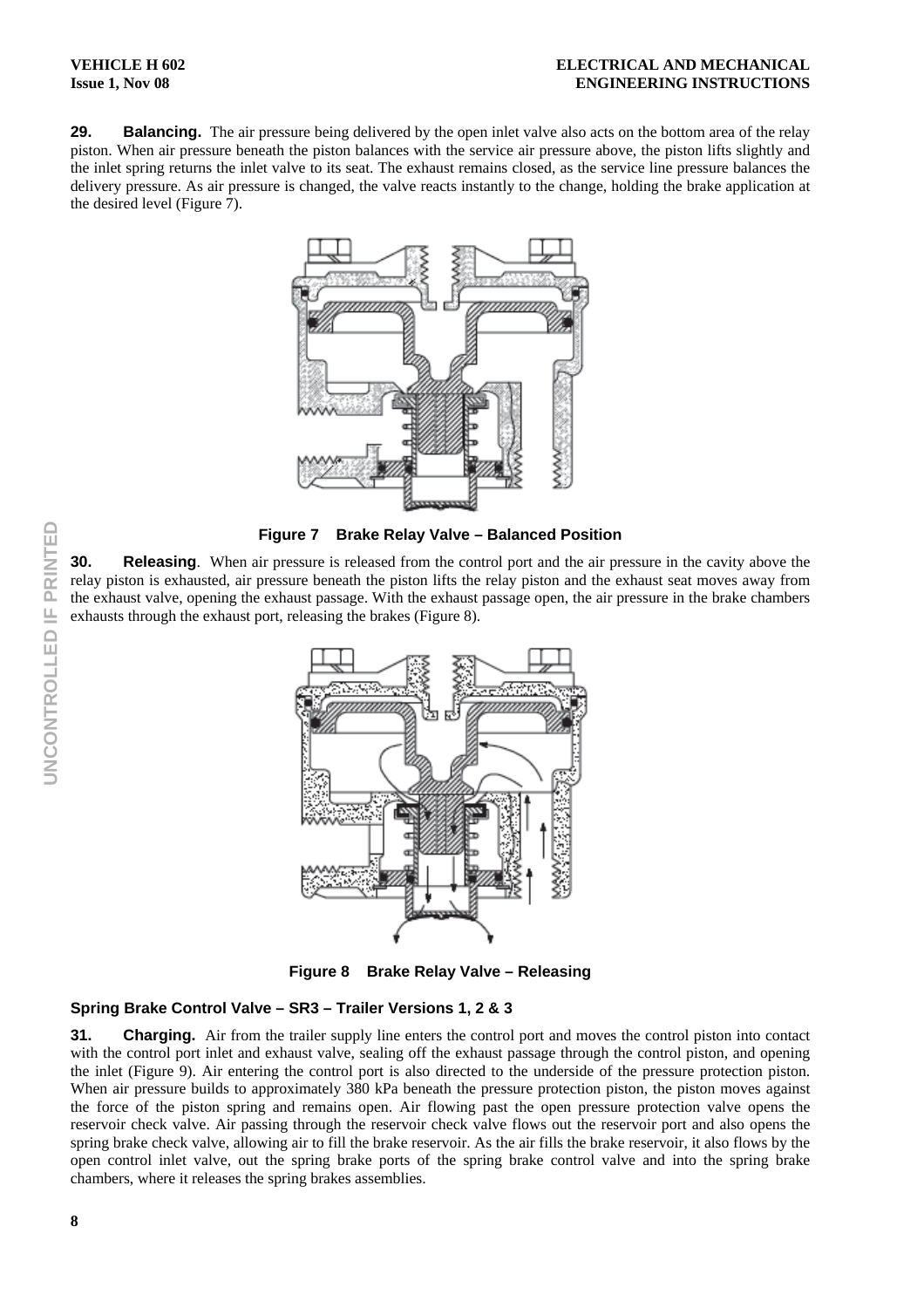

**Figure 9 SR3 Spring Brake Control Valve – Charging** 

**32. Park Application.** To park the trailer, either the trailer valve or the parking control valve, which are located in the cab of the towing vehicle, are actuated, and this exhausts the trailer supply line. When the trailer supply line is exhausted, air pressure is removed from the control and pressure protection pistons (Figure 10). With air pressure removed, the return spring moves the control piston, the control inlet valve closes and the exhaust passage through the control piston opens. This allows air in the spring brake chambers to exhaust through the exhaust port of the spring brake control valve. Spring force above the pressure protection piston closes the pressure protection valve; while the brake reservoir check valves close and protect against loss of pressure in the reservoir.



**Figure 10 SR3 Spring Brake Control Valve – Park Application** 

**33. Brake System Failure.** If air pressure is reduced in the system, pressure in the trailer supply line and likewise in the towing vehicle is reduced, until the pressure protection piston, under spring pressure, moves and closes the pressure protection valve (Figure 11). This retains approximately 345-415 kPa in the trailer supply line and in the towing vehicle. With 345-415 kPa pressure held in the trailer supply line and against the control piston in the spring brake control valve, the trailer spring brakes remain released. A low pressure warning occurs in the towing vehicle to warn the driver.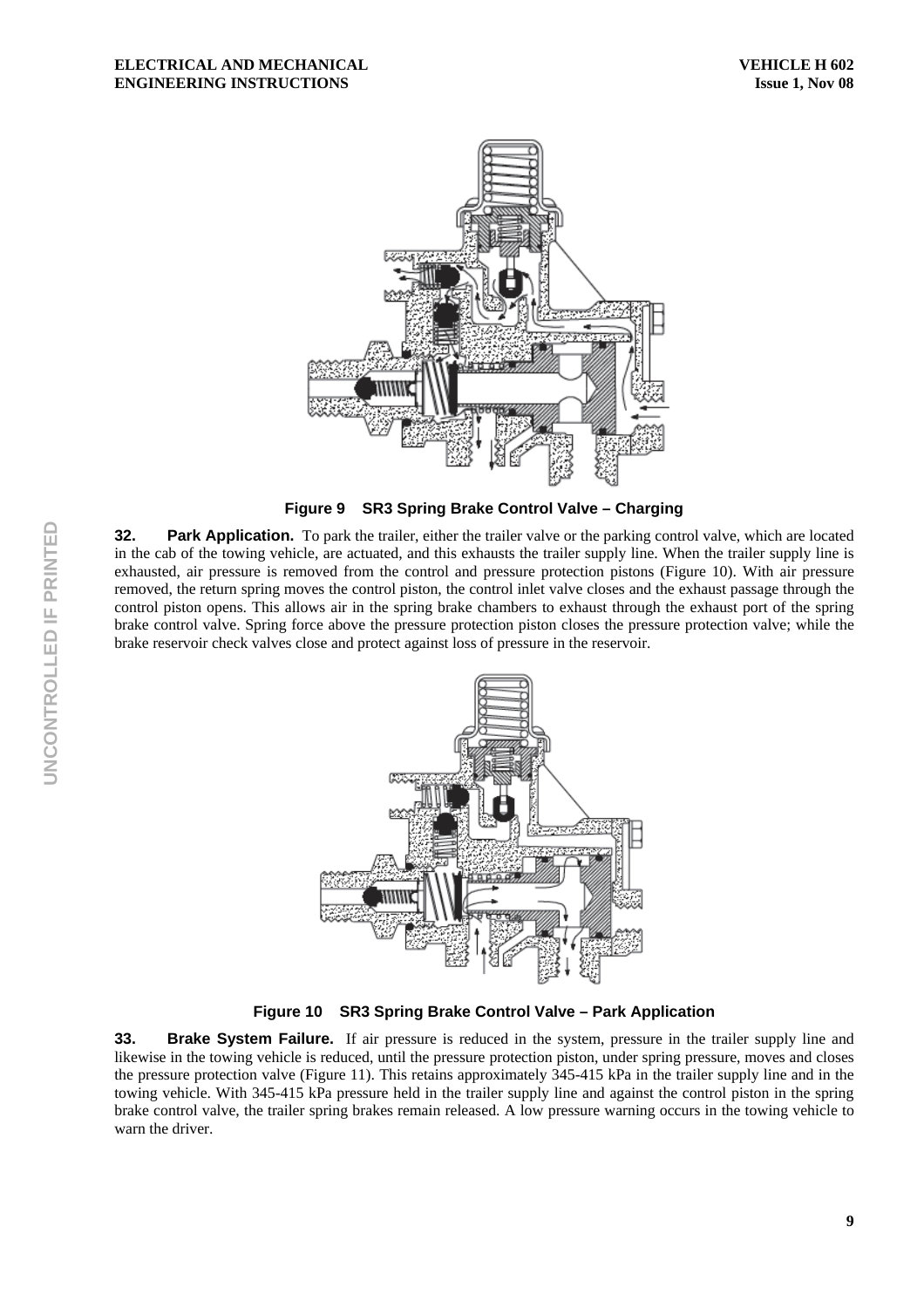

**Figure 11 SR3 Spring Brake Control Valve – Brake System Failure** 

**34. Emergency Application with System Failure.** To apply the trailer brakes after a system failure has occurred, the trailer supply valve or parking control valve exhausts the remaining 345-415 kPa trailer supply line pressure. Exhausting the trailer supply line removes air pressure from the control piston of the spring brake control valve, allowing the control inlet valve to seat and the exhaust valve to open. Air from the spring brake chambers exhausts through the spring brake control valve and applies the brakes.

**35.** Once applied, the brakes cannot be released by air pressure until the fault has been rectified.

# **Spring Brake Control Valve – ABV3802 – Trailer Version 4**

**36.** Charging. Air from the trailer supply line (Figure 12) enters at the trailer supply line port and depresses the control piston. This acts against the inlet/exhaust valve, closing the exhaust passage through the centre of the piston and opening the inlet. Air is also directed to the cavity under the pressure protection piston A. When air pressure builds to approximately 400 kPa beneath this piston, it moves against the force of pressure protection spring B and opens the pressure protection valve C. The air pressure now flows past check valve D, out of the service reservoir port and into the trailer reservoir(s). When air pressure in the reservoir(s) exceeds 450 kPa, check valve E opens against the force of the pressure protection spring F. This exposes the larger area of the pressure protection piston G to pressure, which snaps it and check valve E fully open. Air now flows through the centre of the pressure protection piston G via cross drillings in check valve E, past the open inlet/exhaust valve, and out of the spring brake ports to the spring brake chambers, causing the spring brakes to release.



**Figure 12 AB3802 Spring Brake Control Valve – Cross Sectional View**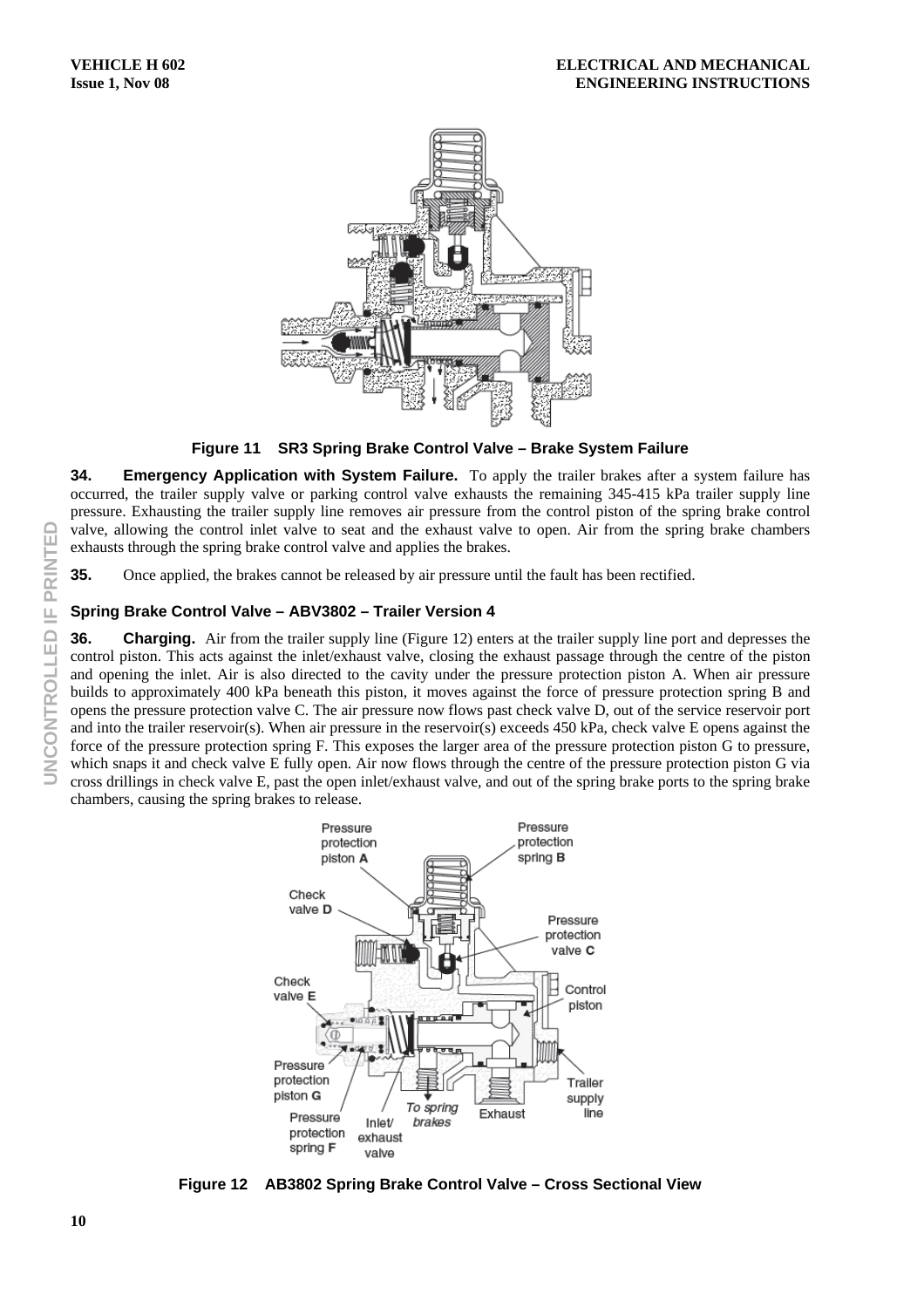#### **ELECTRICAL AND MECHANICAL ENGINEERING INSTRUCTIONS**

**37.** Park Application. To apply the trailer spring brakes, the trailer supply line is exhausted by means of one of the towing vehicle cab controls. Air pressure is removed from the control piston (Figure 12) and its return spring moves it to its rest position. This causes the inlet/exhaust valve to reseat and opens the exhaust passage through the centre of the control piston allowing air in the spring brake cavities to exhaust to atmosphere. Check valve D and pressure protection valve C close, retaining full air pressure in the reservoir(s).

**38. Emergency/Breakaway Application.** If the trailer supply line is exhausted by rupture due to separation of the trailer from its towing vehicle, the spring brakes are applied as described in Para 39.

**39.** System Failure. If air pressure in the trailer reservoirs falls, pressure in the trailer supply line (and in the towing vehicle) also falls, until pressure protection valve C closes, maintaining 350 to 400 kPa in the trailer supply line. This is sufficient to keep the control piston depressed and the inlet/exhaust valve open. Check valve E closes to prevent air in the spring brake cavities from flowing back into the leaking reservoir(s). This locks full system pressure in the spring brakes and keeps them released. The reduced pressure in the trailer supply line activates a low pressure warning in the towing vehicle, alerting the driver to the failure.

**40. Emergency Application with Service System Failure.** To brake the trailer after a service system failure, the remaining 350 to 400 kPa in the trailer supply line can be exhausted by the driver via the appropriate cab control valve (e.g. the park control valve). Following this action, the spring brakes can only be released manually one at a time with their respective release bolts, or by repairing the fault and recharging the trailer air system.

#### **Yard Release Valve**

**41.** The yard release valve is a push/pull, manually operated, ON/OFF, air control valve, with an exhaust function (Figure 13). The valve is pressure sensitive and automatically moves from the applied to the exhaust position as supply pressure is reduced to a set minimum (140 to 415 kPa).



**Figure 13 Yard Release Valve – Cross Sectional View** 

### **Spring Brake Chambers**

**42. General.** The spring brake assemblies consist of a spring brake chamber and a service brake chamber. The spring brake chambers are fitted to operate as parking brakes and as automatic, emergency brakes in the event of loss of supply air pressure (Figure 14). The service brake chambers sole function is to act as service brake actuators. Service brake chambers are fitted to the front axle and spring brake assemblies are fitted to the remaining three axles. Air pressure is required to **release** the spring brakes, and air pressure is required to **apply** the service brakes. The spring brake can be mechanically released by using the spring brake release tool provided with each brake chamber.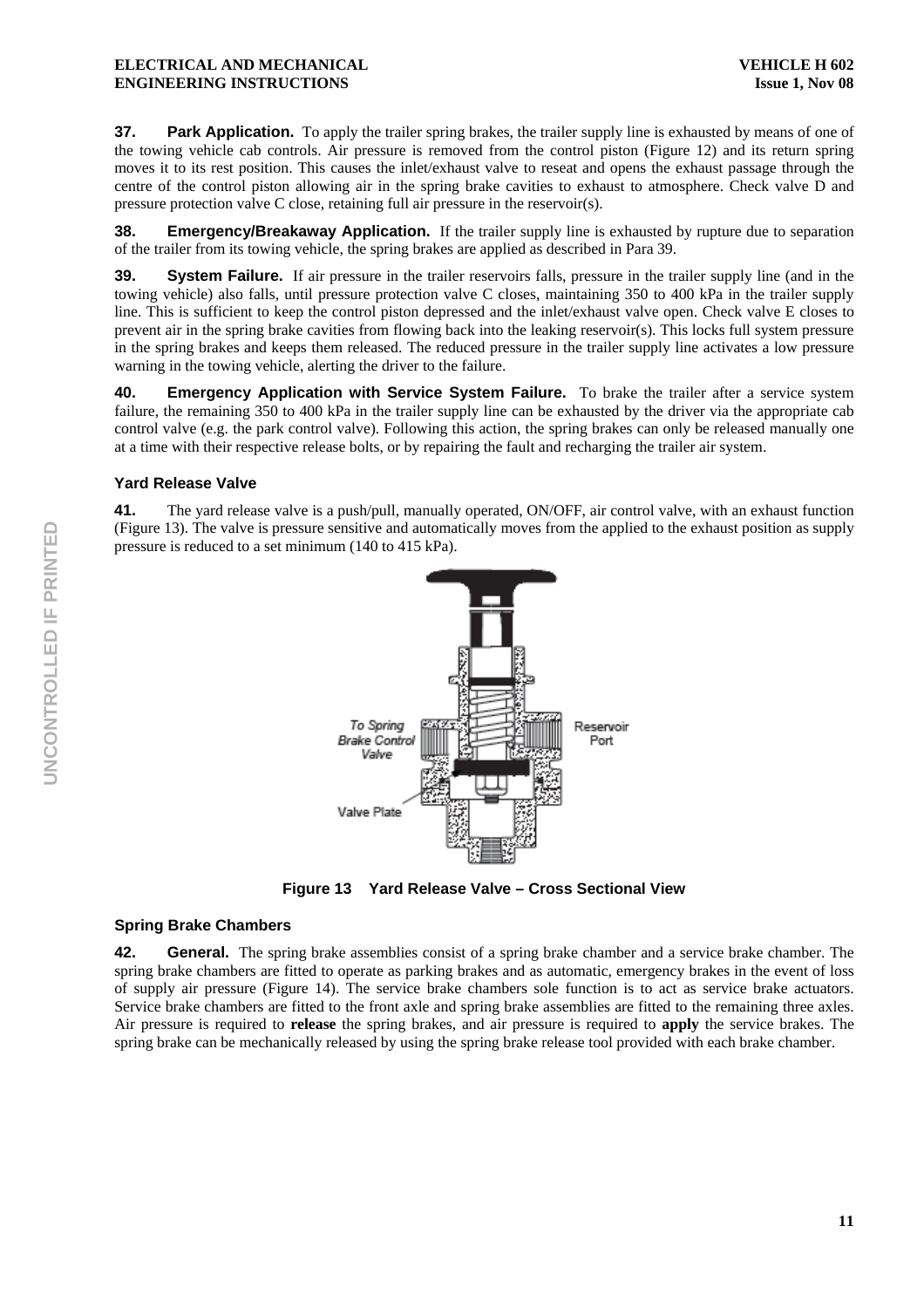

**43. Spring Brake Released Position.** Air supplied from the spring brake control valve enters the spring brake chamber through the adaptor housing and builds up pressure below the diaphragm. When the air pressure attains sufficient force, it overcomes the spring pressure and forces the diaphragm and pressure plate into the released position. The return springs move the adaptor and brake pushrod assemblies into the released position and the brakes are released.

**44.** Service Brake Application. As the brake control air pressure is supplied to the brake relay valve, service brake air is released from the reservoir, through the relay valve, to the service brake chamber. This air passes through the adaptor housing into the chamber above the service brake diaphragm and forces the diaphragm and pushrod assembly down to apply the brakes. On the spring brake chamber, the spring brake and the adaptor pushrod remain in the released position.

**45. Spring Brake Application.** As air pressure is exhausted from the air supply line to the spring brake control valve, the exhaust port opens releasing the air from the spring brake lines and the chamber. This allows the spring brake power spring to reapply force to the pressure plate and diaphragm. This force is applied through the adaptor pushrod to the brake pushrod assembly and compresses their respective return springs and applies the brakes.

**46. Mechanical Release.** The spring brake can be mechanically released by using the spring brake release tool supplied with the brake chamber. The spring brake release tool is engaged into the spring brake pressure plate through the access hole in the chamber housing. The brake is released by using the spring brake release tool to tighten the nut on the threaded shaft.

# **Slack Adjusters**

**47.** The slack adjusters convert the reciprocating motion of the brake chambers into the required rotary motion of the brake camshaft to provide brake actuation (Figure 15). The slack adjusters are of cast construction, with an internal worm and wheel gear set which provides the adjustment facility. The brakes are adjusted by rotating the worm, which in turn rotates the worm gear. The rotation of the worm gear adjusts the position of the internal splines in relation to the body. The adjustment is locked by means of a spring loaded locking sleeve.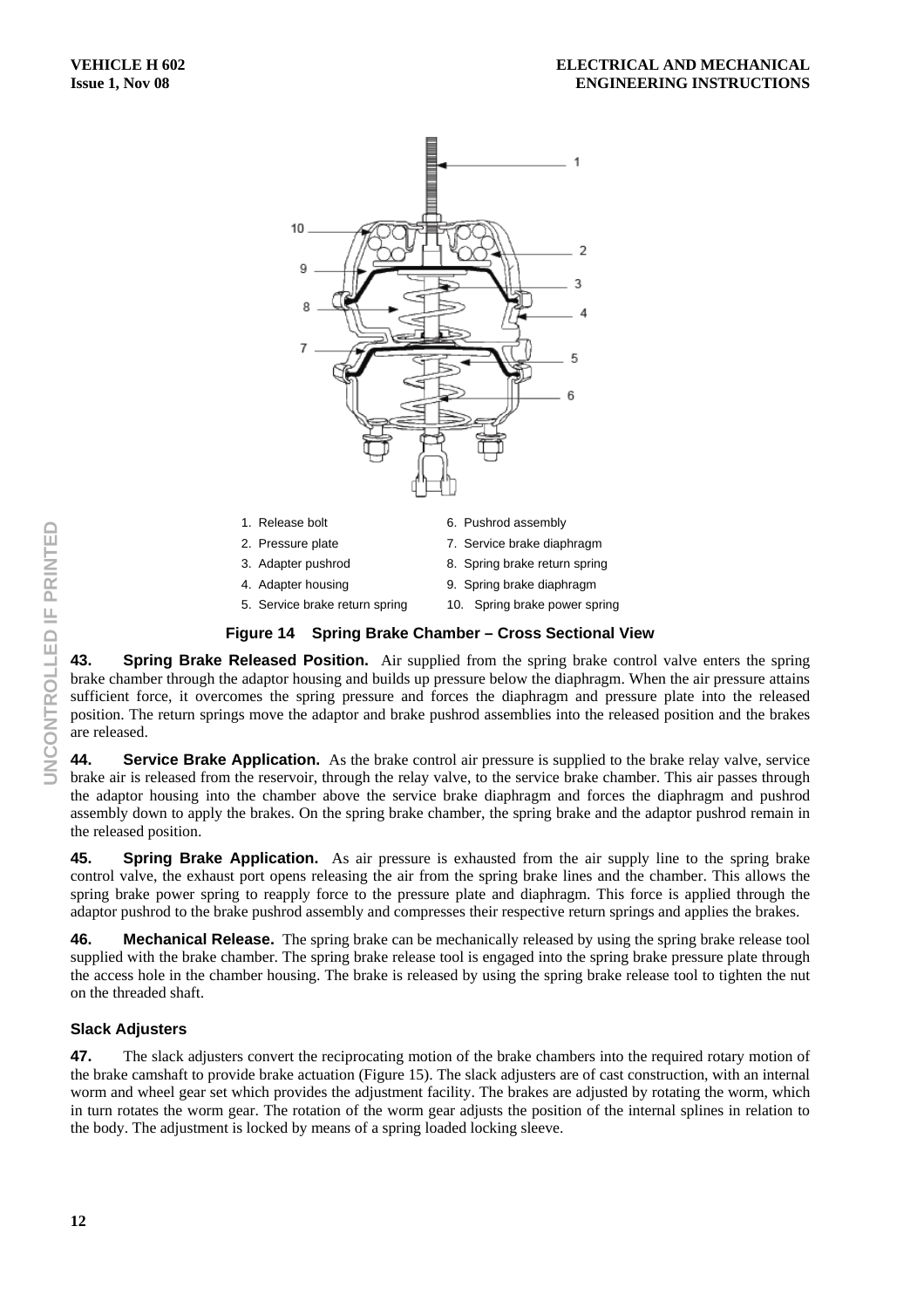

**Figure 15 Slack Adjuster Assembly – Exploded View** 

#### **SUSPENSION**

#### **Description**

**48.** The trailer employs an Engineered Transport Equipment (ETE), overslung, spring-type suspension (Figure 16).



**Figure 16 Trailer Suspension Layout** 

**49.** Load sharing capabilities are provided by the use of the centre mounted equaliser assemblies. The suspension has 8-leaf, semi-elliptic springs, that are free to slide at either end in their respective hangers. The axles are located by radius rods that allow free vertical movement of the axles for the full extent of suspension travel whilst maintaining correct axle alignment.

#### **Springs**

**50.** The springs are eight-leaf, semi-elliptic, sliding shackle types. They are fixed to the axle assemblies by steel U-bolts and located by cast steel spring seats welded to the axle assemblies. The third leaf of each spring assembly has one end folded down. The folded end is fitted into the equaliser and this prevents the spring sliding out of the equaliser.

#### **Spring Hangers**

**51.** The spring hangers are cast steel, front and rear, welded to the trailer and dolly converter frames. They are moulded to accept the curvature of the leaf spring, which are free to slide within the spring hangers as required by the suspension action. The springs are retained within the spring hangers by a  $\frac{1}{2}$  in UNF bolt fitted across the spring hangers.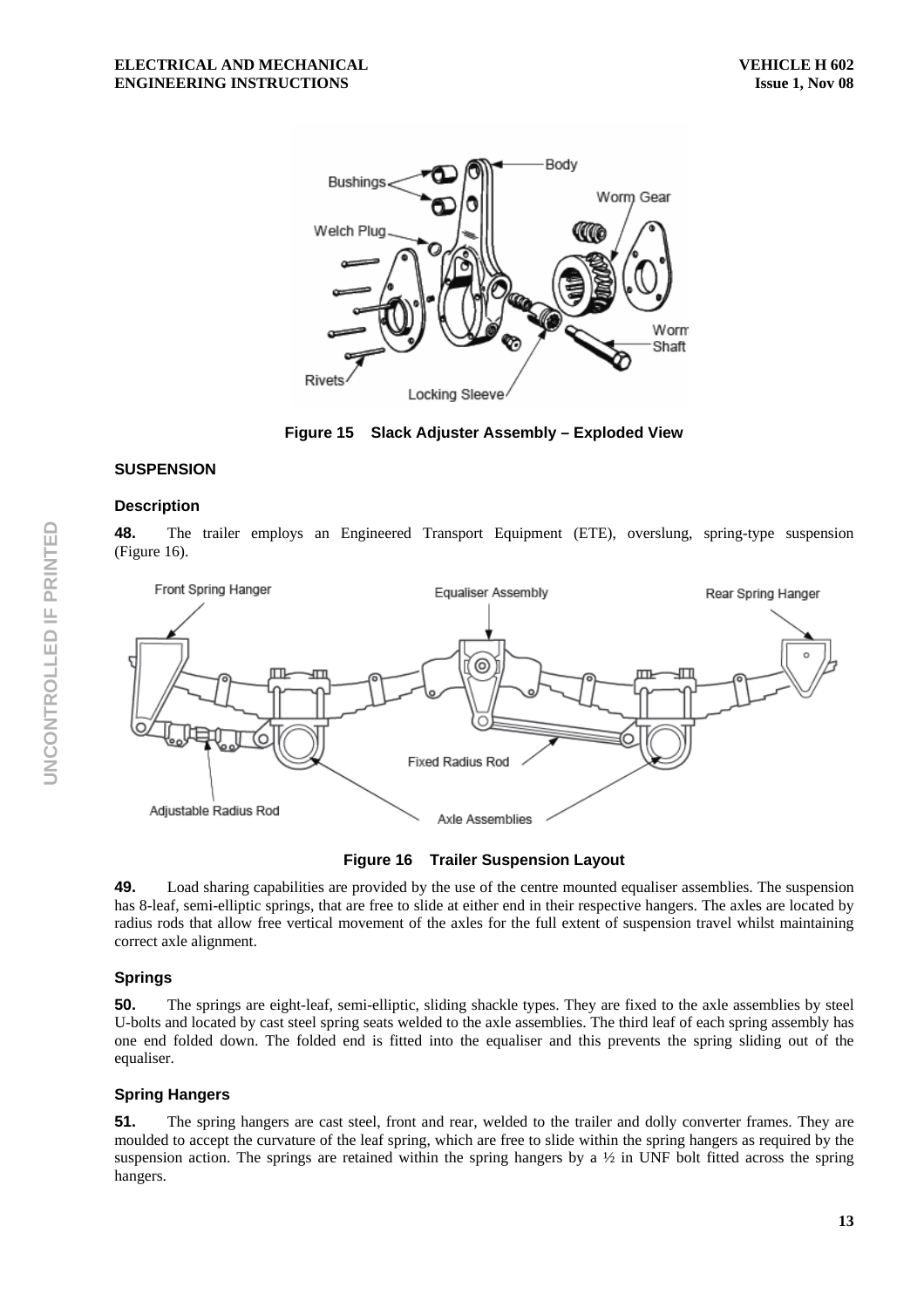# **Equaliser Assembly**

**52.** The equaliser assembly provides the load sharing capabilities of the ETE suspension. The equaliser assembly consists of a centre mounted, cast steel, equaliser hanger carrying a cast steel equaliser beam which is pivoted on two tapered rubber bushes. As with the spring hangers, the springs are free to slide in the equaliser beam and are held in position by a single ½ in UNF bolt.

# **Radius Rods**

**53.** The radius rods used in this application are both fixed length and adjustable types. Each type comes in two different lengths.

- **a.** Fixed Length Rods. These are of cast construction, moulded to accept tapered rubber bushes in each end (Figure 17). The two lengths applicable to the fixed length radius rods are 498 mm and 397 mm. The longer of the two is fitted to the left-hand rear of the suspension whilst the shorter is fitted to the left-hand front.
- **b.** Adjustable Rods. The two adjustable radius rods each consist of a steel rod threaded each end (one end left-hand thread and one end right-hand thread), and one each of left-hand and right-hand threaded cast steel ends (Figure 18). These adjusting ends are moulded to accept tapered rubber bushes. The longer of the two is fitted to the right-hand rear and the shorter to the right-hand front. The adjustment range of these rods is designed to suit the fixed rod lengths.



**Figure 17 Fixed Length Radius Rod** 



**Figure 18 Adjustable Length Radius Rod**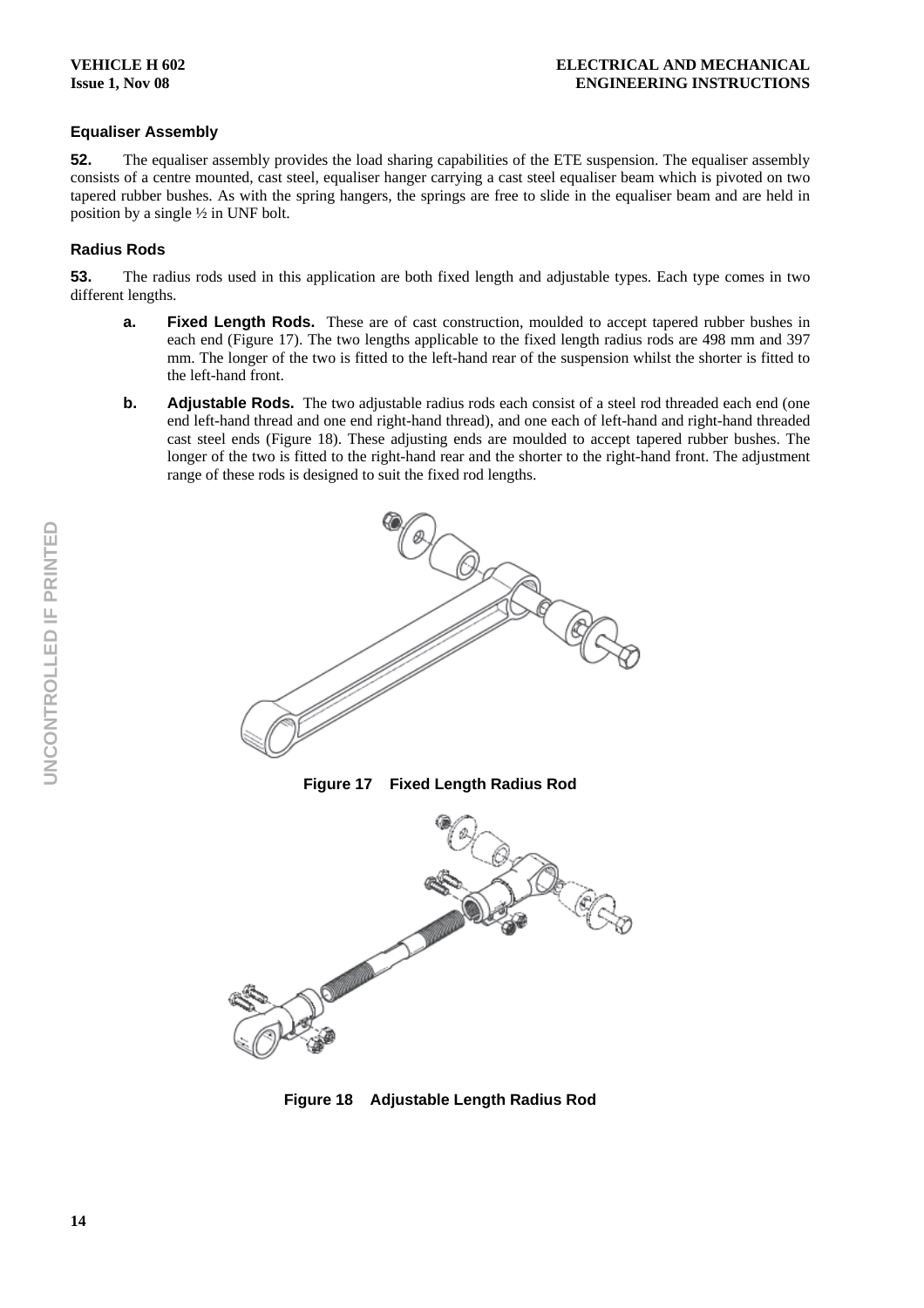# **ELECTRICAL**

#### **Description**

**54.** The electrical system is a basic 24-volt electrical system, coupled to the towing vehicle by a 12-pin NATO socket and plug. All lighting connected to the electrical system is 24-volt, with the exception of the blackout lighting, which are 12-volt dc electronic modules. A resistor is incorporated into the system for each module. These resistors are located in the plastic junction boxes fitted inside the beaver tail on either side of the trailer.

**55.** Electrical circuit diagrams are shown in Figures 19, 20 and 21.



**Figure 20 Electrical Circuit Diagram – Versions 2 & 3**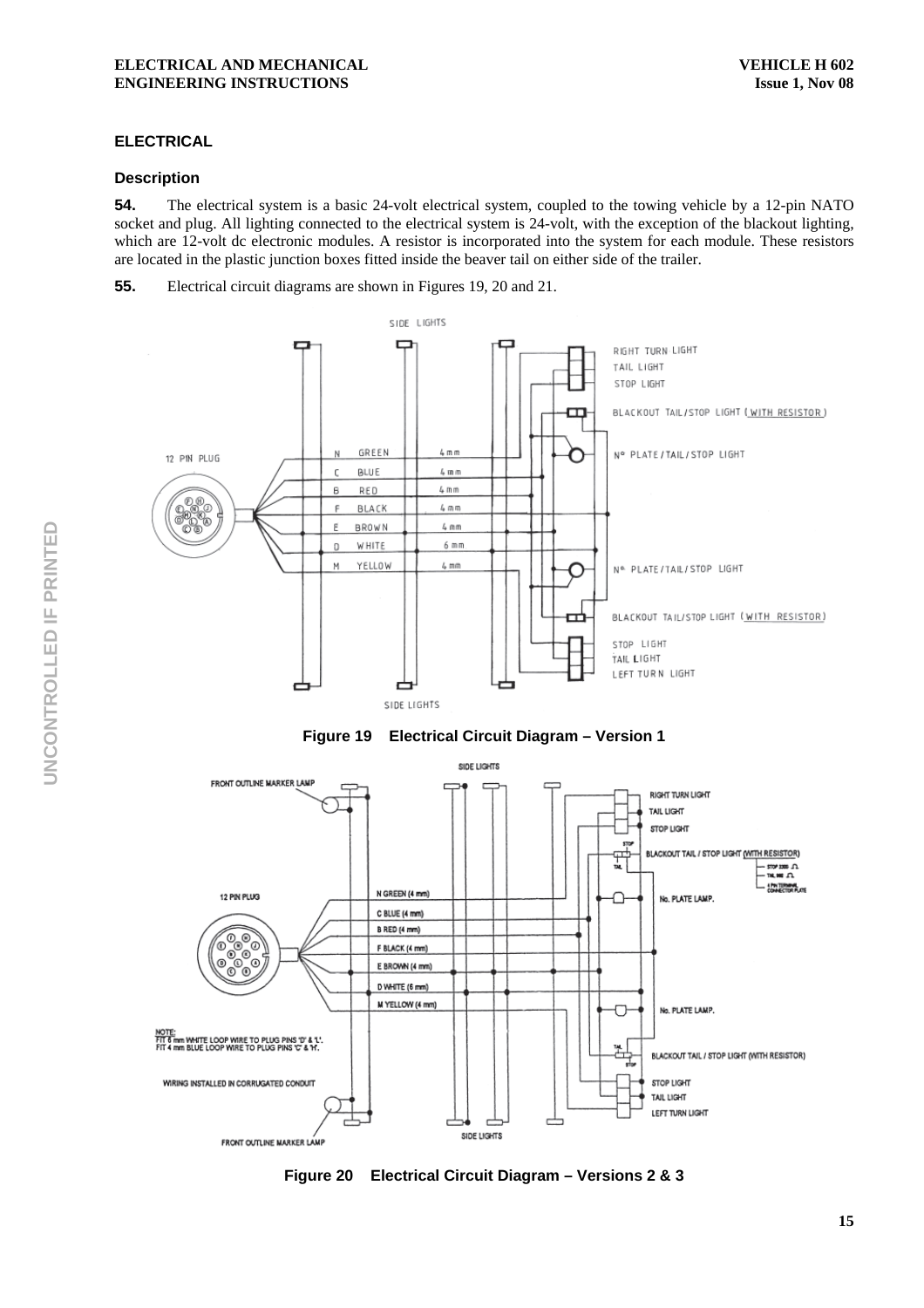

**Figure 21 Electrical Circuit Diagram – Version 4** 

# **FRAME ASSEMBLY**

# **Description**

**56.** The trailer is a prefabricated steel frame construction consisting of two major components as follows:

- **a.** the trailer main frame, and
- **b.** the dolly converter frame.

**57.** The main frame and the dolly converter frame are connected by means of a ballrace which allows steering of the front axle assemblies. The dolly converter and the main frame cannot be separated during normal operation.

**58.** The dolly converter frame carries the front bogie suspension units and braking system, and the main frame carries the rear bogie, braking system, stowage facilities, spare wheel and loading ramps. A beaver tail formed at the rear of the trailer frame allows for ease of loading using the ramps. A pair of wind down legs supports the trailer during loading operations.

# **Loading Ramps**

**59.** Two loading ramps are fitted to the trailer beaver tail. Three types of loading ramps have been fitted to the trailer during production, dependent on serial number. Later versions are fitted with a spring loaded assistance mechanism, which removes the weight from the operator whilst lowering or raising the ramps.

**60.** There are also variations in the ramp retaining devices; with later versions having claw type load binding devices and springs to tension the chains. Table 2 lists the ramp and retaining devices for the different serial numbers.

| <b>Serial</b> | <b>Serial Numbers</b> | <b>Version</b> | Ramp            | <b>Ramp Retaining Devices</b>                |
|---------------|-----------------------|----------------|-----------------|----------------------------------------------|
|               | 9072 to 9099          |                | Ramp assembly 1 | Retaining chain 1                            |
|               | 10847 to 10874        | 2              | Ramp assembly 2 | Retaining chain 1 + Load binder 1            |
| 3             | 11852 to 11865        | 3              | Ramp assembly 2 | Retaining chain 1 + Load binder 1            |
|               | 12351 to 12361        |                | Ramp assembly 3 | Retaining chain 2 + Load Binder 1 + Spring 1 |

**Table 2 Ramp Variations by Serial Number**